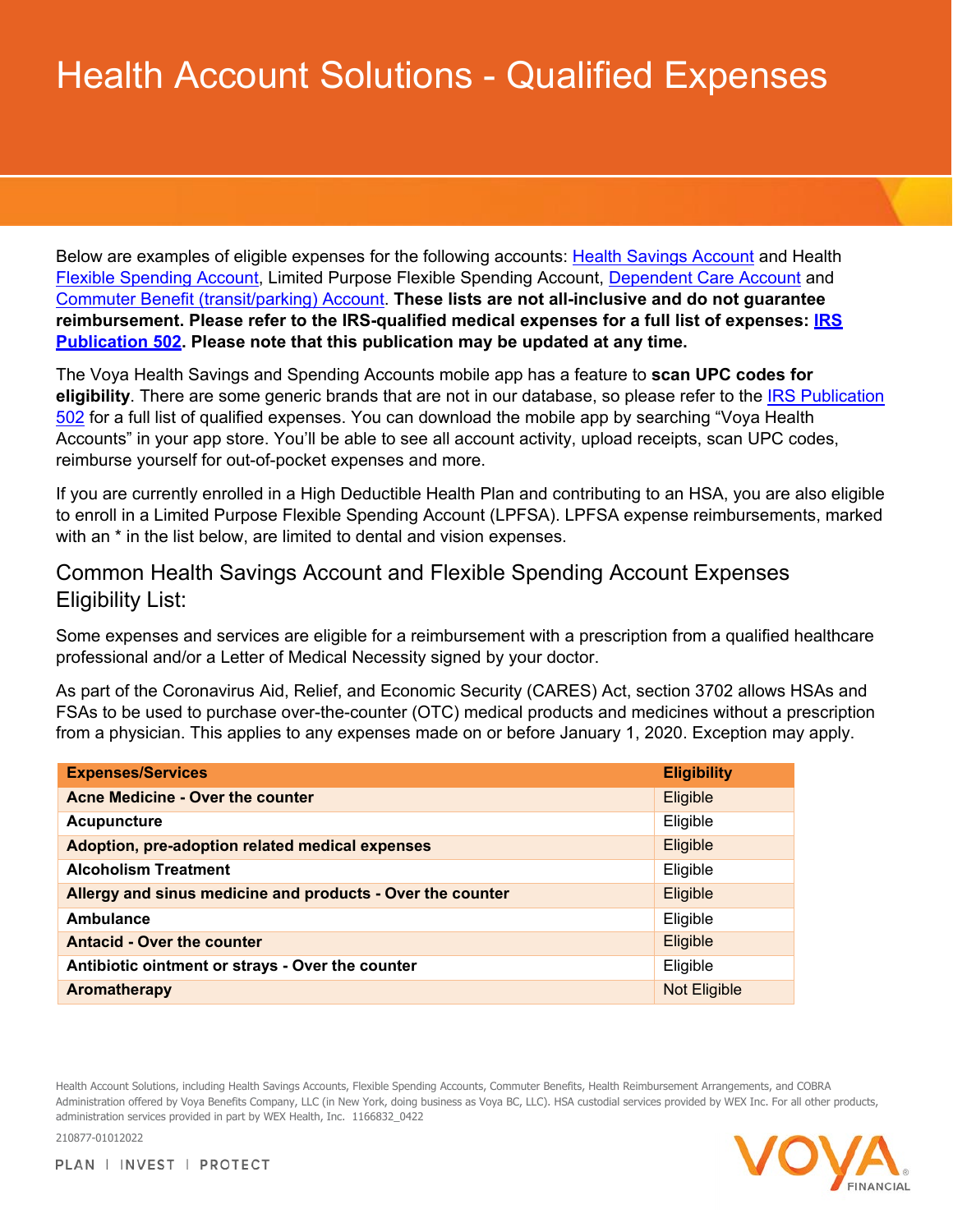| <b>Artificial Limbs</b>                                                              | Eligible            |
|--------------------------------------------------------------------------------------|---------------------|
| <b>Artificial Teeth*</b>                                                             | Eligible            |
| Baby oil, powder, wipes, rash ointment - Over the counter                            | Not Eligible        |
| <b>Bandages - Over the counter</b>                                                   | Eligible            |
| <b>Birth Control</b>                                                                 | Rx / Letter         |
| <b>Blood Pressure Monitor</b>                                                        | Eligible            |
| Blood Sugar Test Kits and Test Strips for people with diabetes - Over the<br>counter | Eligible            |
| <b>Body Scans</b>                                                                    | Eligible            |
| <b>Breast Pumps and Lactation Supplies</b>                                           | Eligible            |
| <b>Carpal Tunnel Wrist Supports</b>                                                  | Eligible            |
| Chiropractor                                                                         | Eligible            |
| <b>Cholesterol Test Kits</b>                                                         | Eligible            |
| <b>Cold and Flu Medicine - Over the counter</b>                                      | Eligible            |
| <b>Contact Lenses and Solutions*</b>                                                 | Eligible            |
| <b>Cosmetic Procedures or surgery, purely cosmetic</b>                               | Not Eligible        |
| <b>Cosmetics, moisturizers, lotions, face creams</b>                                 | <b>Not Eligible</b> |
| Cough syrup, drops, throat lozenges - Over the counter                               | Eligible            |
| <b>Decongestants - Over the counter</b>                                              | Eligible            |
| <b>Dental Floss</b>                                                                  | Not Eligible        |
| Dental Services (routine cleaning, fillings, tooth removal, x-rays)*                 | Eligible            |
| Dentures and adhesives*                                                              | Eligible            |
| <b>Deodorant</b>                                                                     | <b>Not Eligible</b> |
| Diabetic supplies - over the counter                                                 | Eligible            |
| <b>Diagnostic services</b>                                                           | Eligible            |
| <b>Drug Addiction Treatment</b>                                                      | Eligible            |
| <b>Drug Overdose Treatment</b>                                                       | Eligible            |
| Drug Prescriptions prescribed by a licensed medical practitioner                     | Eligible            |
| <b>Eye Examinations*</b>                                                             | Eligible            |
| Eyeglasses, prescription and reading, equipment and cleaners*                        | Eligible            |
| <b>Face Lifts</b>                                                                    | <b>Not Eligible</b> |
| <b>Feminine Hygiene Products</b>                                                     | Eligible            |
| First aid cream - Over the counter                                                   | Eligible            |
| <b>First aid kit</b>                                                                 | Eligible            |
| <b>Flu Shots</b>                                                                     | Eligible            |
| <b>Funeral Expenses</b>                                                              | Not Eligible        |
| <b>Gauze and Gauze Pads - Over the counter</b>                                       | Eligible            |
| Guide dog* or other service animal - buying, training and care                       | Eligible            |
| <b>Hand Sanitizer</b>                                                                |                     |
|                                                                                      | Eligible            |
| <b>Hearing aids and batteries</b>                                                    | Eligible            |
| <b>Hormone Replacement Therapy</b>                                                   | Rx / Letter         |

Health Account Solutions, including Health Savings Accounts, Flexible Spending Accounts, Commuter Benefits, Health Reimbursement Arrangements, and COBRA Administration offered by Voya Benefits Company, LLC (in New York, doing business as Voya BC, LLC). HSA custodial services provided by WEX Inc. For all other products, administration services provided in part by WEX Health, Inc. 1166832\_0422



PLAN | INVEST | PROTECT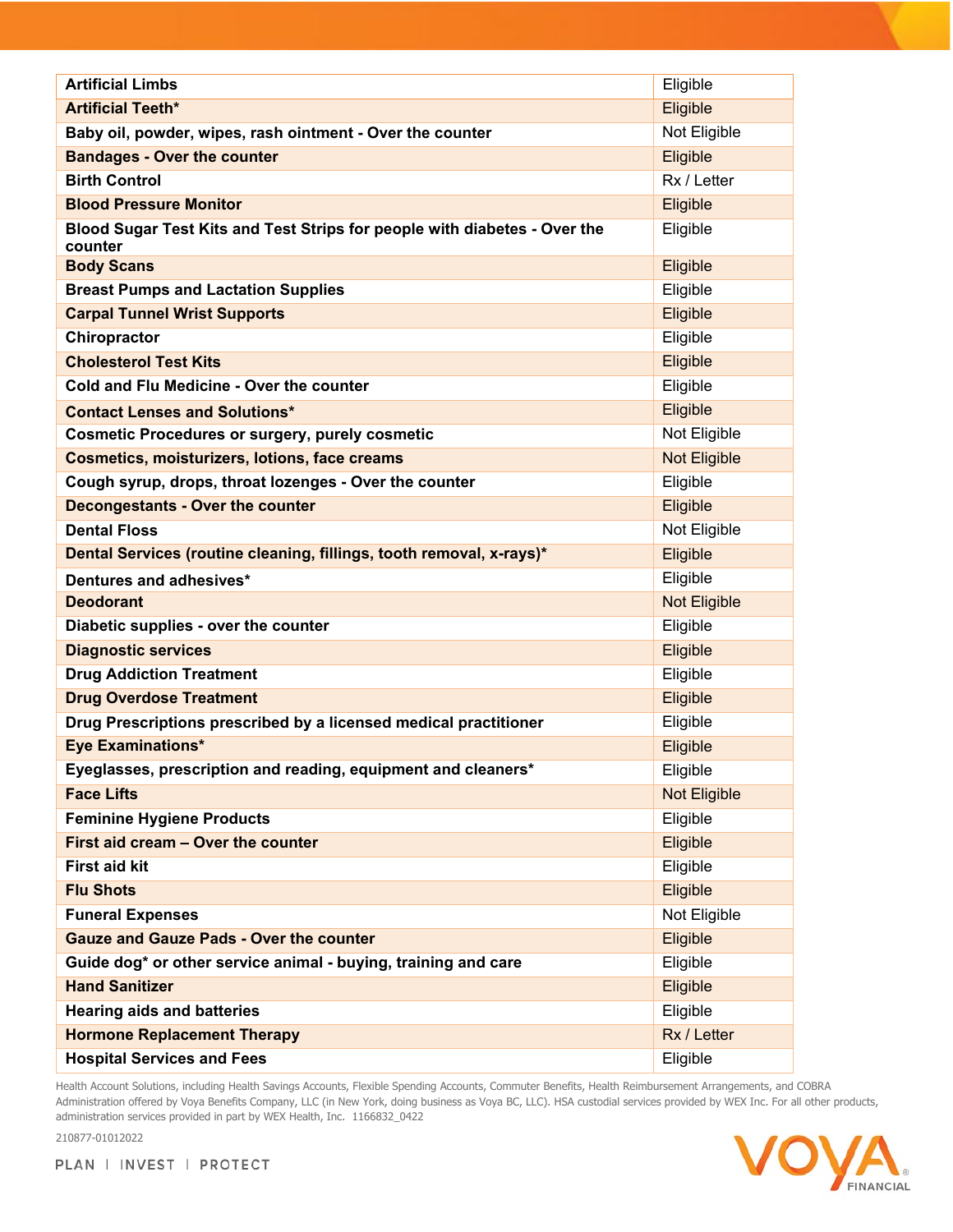| <b>Immunizations</b>                                                             | Eligible            |
|----------------------------------------------------------------------------------|---------------------|
| Incontinence supplies - Over the counter                                         | Eligible            |
| <b>Infertility treatments</b>                                                    | Eligible            |
| Anti-itch cream, insect bite creams and ointments - Over the counter             | Eligible            |
| <b>Insulin and related supplies</b>                                              | Eligible            |
| <b>Laboratory fees</b>                                                           | Eligible            |
| <b>Lamaze Classes</b>                                                            | Eligible            |
| Laser eye surgery, Lasik*                                                        | Eligible            |
| Laxatives, stool softeners - Over the counter                                    | Eligible            |
| Marijuana or any controlled substance in violation with Federal Law              | Not Eligible        |
| <b>Masks</b>                                                                     | Eligible            |
| <b>Massage Therapy</b>                                                           | Rx / Letter         |
| <b>Medical Gloves - Over the counter</b>                                         | Eligible            |
| Medical Monitoring and testing devices - Over the counter                        | Eligible            |
| <b>Medical Record charges</b>                                                    | Eligible            |
| <b>Midwife</b>                                                                   | Eligible            |
| Missed appointment fee or late fees by healthcare providers                      | <b>Not Eligible</b> |
| <b>Motion Sickness medicine - Over the counter</b>                               | Eligible            |
| Nicotine gum, patches - Over the counter                                         | Eligible            |
| Occlusal guards to prevent teeth grinding*                                       | Eligible            |
| <b>Occupational Therapy</b>                                                      | Eligible            |
| Operations, non-cosmetic purposes                                                | Eligible            |
| Optometrist, Ophthalmologist*                                                    | Eligible            |
| Organ donor, organ transplant                                                    | Eligible            |
| <b>Orthodontia Expenses*</b>                                                     | Eligible            |
| Pain relievers - Over the counter                                                | Eligible            |
| <b>Physical Exams</b>                                                            | Eligible            |
| <b>Physical Therapy</b>                                                          | Eligible            |
| <b>Pregnancy tests - Over the counter</b>                                        | Eligible            |
| <b>Prenatal Vitamins, related expenses</b>                                       | Eligible            |
| <b>Prosthesis</b>                                                                | Eligible            |
| <b>Radial Keratotomy</b>                                                         | Eligible            |
| <b>Retin-A</b>                                                                   | Rx / Letter         |
| <b>Safety Glasses (Prescription)*</b>                                            | Rx / Letter         |
| <b>Sleep aids - Over the Counter</b>                                             | Eligible            |
| Speech Therapy, for those diagnosed with a medical condition affecting<br>speech | Eligible            |
| <b>Sterilization</b>                                                             | Eligible            |
| Sunscreen with 15+ SPF                                                           | Eligible            |
| Supplies to treat a medical condition                                            | Eligible            |
| <b>Surgery, non-cosmetic purposes</b>                                            | Eligible            |
| <b>Teeth whitening, bleaching</b>                                                | Not Eligible        |

Health Account Solutions, including Health Savings Accounts, Flexible Spending Accounts, Commuter Benefits, Health Reimbursement Arrangements, and COBRA Administration offered by Voya Benefits Company, LLC (in New York, doing business as Voya BC, LLC). HSA custodial services provided by WEX Inc. For all other products, administration services provided in part by WEX Health, Inc. 1166832\_0422

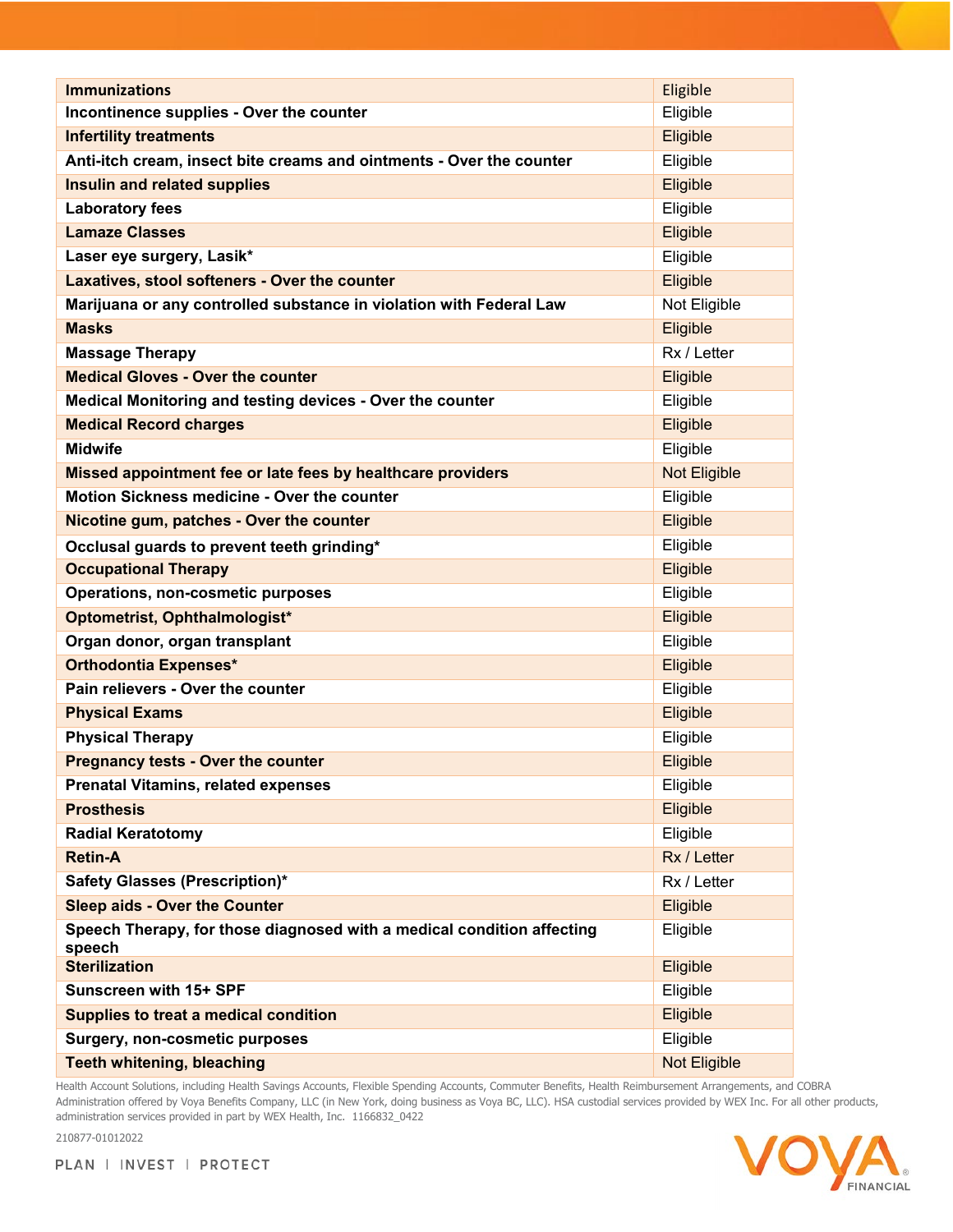| Thermometers - Over the counter               | Eligible    |
|-----------------------------------------------|-------------|
| <b>Vaccinations</b>                           | Eligible    |
| Varicose vein surgery                         | Eligible    |
| <b>Vasectomy, Vasectomy reversal</b>          | Eligible    |
| Vitamins - Over the counter                   | Rx / Letter |
| Walking aids - braces, cane, crutches, walker | Eligible    |
| Wheelchair                                    | Eligible    |
| X-Rays                                        | Eligible    |

## <span id="page-3-0"></span>Common Dependent Care Expenses Eligibility List:

| <b>Expense/Services</b>                                                          | <b>Eligibility</b>  |
|----------------------------------------------------------------------------------|---------------------|
| <b>Activities Fees</b>                                                           | <b>Not Eligible</b> |
| After School programs or Extended Day Programs, not educational in nature        | Eligible            |
| Au Pair expenses, services for children                                          | Eligible            |
| <b>Babysitter</b>                                                                | Eligible            |
| Before - or after- school programs, not educational in nature                    | Eligible            |
| Childcare expenses paid to a relative                                            | Eligible            |
| <b>Clothing</b>                                                                  | Not Eligible        |
| <b>Dance lessons</b>                                                             | Not Eligible        |
| Daycare for children under 12                                                    | Eligible            |
| Daycare for dependent over 13 diagnosed with a disability and/or special<br>need | Eligible            |
| <b>Elder Care</b>                                                                | Eligible            |
| Elementary, middle school, high school education expenses                        | Not Eligible        |
| <b>Field trips</b>                                                               | Not Eligible        |
| Food, meal expenses                                                              | Not Eligible        |
| Household services (housekeeper, maid, cook, etc.)                               | Not Eligible        |
| Kindergarten and higher education expenses                                       | Not Eligible        |
| <b>Nanny expenses</b>                                                            | Eligible            |
| <b>Nursery School</b>                                                            | Eligible            |
| <b>Overnight Camp</b>                                                            | <b>Not Eligible</b> |
| <b>Preschool</b>                                                                 | Eligible            |
| Summer Day camp, not educational in nature                                       | Eligible            |
| <b>Tutoring Programs</b>                                                         | Not Eligible        |
| Volunteer work, expenses incurred to enable participant to volunteer             | <b>Not Eligible</b> |

Health Account Solutions, including Health Savings Accounts, Flexible Spending Accounts, Commuter Benefits, Health Reimbursement Arrangements, and COBRA Administration offered by Voya Benefits Company, LLC (in New York, doing business as Voya BC, LLC). HSA custodial services provided by WEX Inc. For all other products, administration services provided in part by WEX Health, Inc. 1166832\_0422



PLAN | INVEST | PROTECT